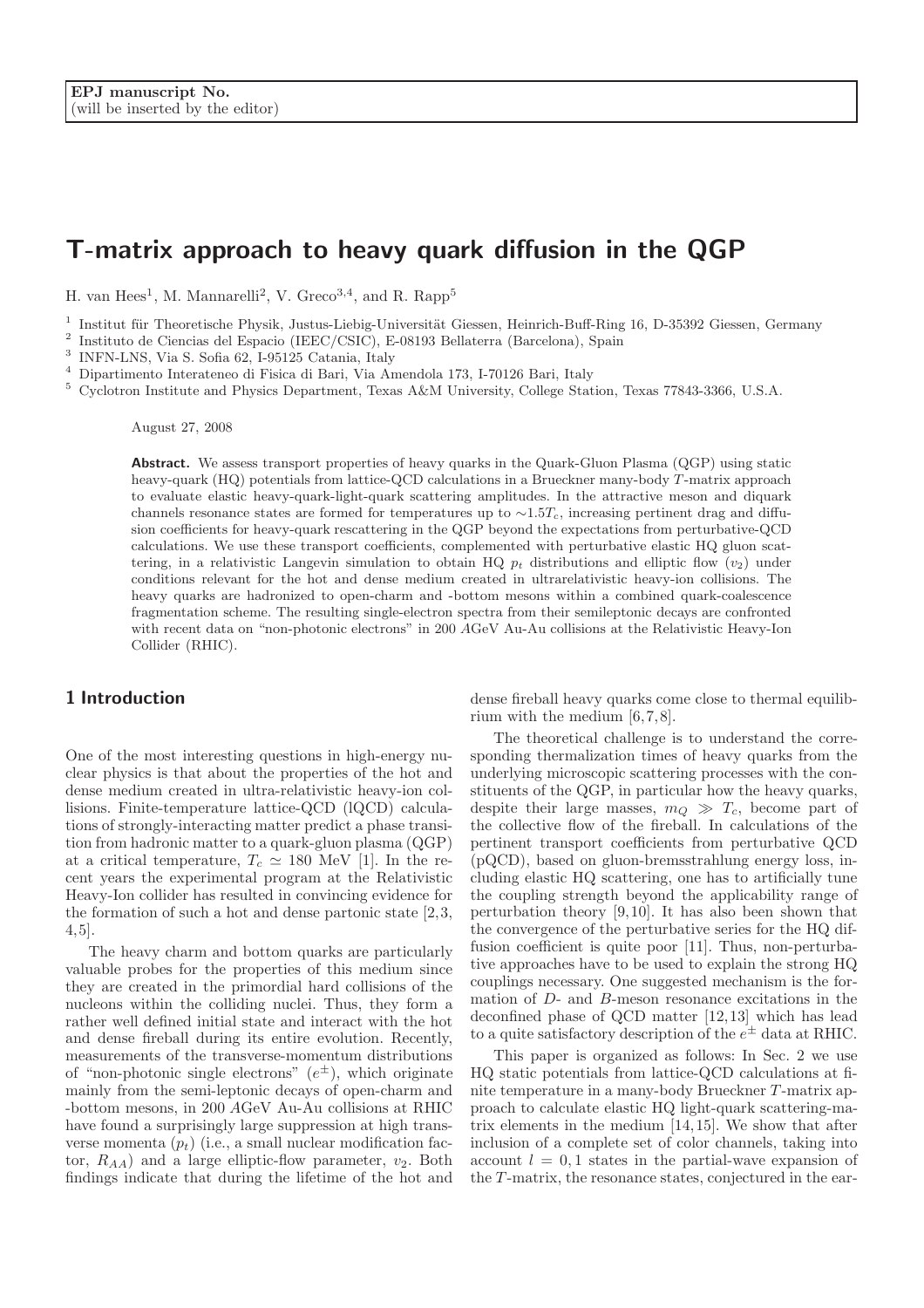lier approaches, are confirmed by these interactions, which are in principle free of tunable parameters. The resulting elastic-scattering amplitudes are used in Sec. [3](#page-2-0) to calculate drag and diffusion coefficients for a Fokker-Planck equation [\[16,](#page-6-15)[12,](#page-6-11)[17\]](#page-6-16), describing the rescattering of the heavy quarks within the hot and dense sQGP fireball. In the next step we employ a relativistic Langevin simulation to find the corresponding HQ  $p_t$  distributions, using a thermalfireball parameterization, including elliptic flow for noncentral heavy-ion collisions. To confront these spectra with the  $e^{\pm}$  data from the PHENIX and STAR collaborations at RHIC, in Sec. [4](#page-5-0) we use a combined quark-coalescence and fragmentation model to hadronize the heavy quarks to D and B mesons which then are decayed semi-leptonically leading to the final  $e^{\pm}$  spectra which can be directly confronted with recent data on nonphotonic single electrons in 200 AGeV Au-Au collisions at RHIC. The paper closes with brief conclusions and an outlook (Sec. [5\)](#page-6-17).

## <span id="page-1-0"></span>2 HQ scattering in the QGP

In this Sec. we calculate in-medium matrix elements for elastic scattering of heavy quarks  $(Q = c, b)$  with light quarks  $q = u, d, s$  in a Brueckner-like many-body approach, assuming that a static heavy-quark light-quark potential,  $V(r)$ , can be employed as the interaction kernel. Such a model has been used in the vacuum to successfully describe D-meson spectra and decays [\[18,](#page-6-18)[19\]](#page-6-19). Further, we assume that the effective in-medium potential can be extracted from finite-temperature lQCD calculations of the color-singlet free energy  $F_1(r, T)$  [\[20,](#page-6-20)[21\]](#page-6-21) for a static  $\overline{Q}Q$ pair as the internal potential energy by the usual thermodynamic relation [\[14,](#page-6-13)[22,](#page-6-22)[23,](#page-6-23)[24\]](#page-6-24),

<span id="page-1-1"></span>
$$
U_1(r,T) = F_1(r,T) - T \frac{\partial F_1(r,T)}{\partial T}.
$$
 (1)

For application as a scattering kernel in a  $T$ -matrix equation, the potential has to vanish for  $r \to \infty$ . Thus we choose the accordingly subtracted internal potential energy,

$$
V_1(r,T) = U_1(r,T) - U_1(r \to \infty, T). \tag{2}
$$

In lQCD simulations one finds that  $U_1(r \to \infty, T)$  is a decreasing function of temperature which could be associated as a contribution to the in-medium HQ mass,  $m_Q(T) = m_0 + U_1(r \to \infty, T)/2$ , where  $m_0$  denotes the bare mass. However, this leads to problems since close to  $T_c$  the asymptotic value,  $U_1(r \to \infty, T)$ , develops a pronounced peak structure. Thus, in this calculation, we assume constant effective HQ masses,  $m_c = 1.5$  GeV and  $m_b = 4.5$  GeV.

We also consider the complete set of color channels for the  $Q\bar{q}$  (singlet and octet) and  $Qq$  (anti-triplet and sextet) systems, using Casimir scaling as in leading-order pQCD,

$$
V_8 = -\frac{1}{8}V_1, \quad V_{\bar{3}} = \frac{1}{2}V_1, \quad V_6 = -\frac{1}{4}V_1,\tag{3}
$$

which is also justified by recent lQCD calculations of the finite-T HQ free energy  $[25, 26]$  $[25, 26]$ .



<span id="page-1-2"></span>Fig. 1. (Color online) Diagrammatic representation of the Brueckner many-body scheme for the coupled system of the T-matrix based on the lQCD static internal potential energy as the interaction kernel and the HQ self-energy.

This approach is in principle parameter free in the choice of the interactions, since their strength is taken from first-principle lQCD simulations. However, there are considerable uncertainties in the potentials (a) between different lattice calculations and (b) in the extraction and parameterization of the corresponding free energies, particularly their temperature dependence needed to subtract the entropy term in Eq. [\(1\)](#page-1-1). In addition, the very notion of an "in-medium potential" is not a unique concept [\[27\]](#page-6-27), and its identification with the internal potential energy may be seen as an upper limit in interaction strength. We use three different parameterizations of  $F_1$  [\[23,](#page-6-23)[22,](#page-6-22)[14\]](#page-6-13):

[Wo] of quenched lQCD [\[20\]](#page-6-20), [SZ] of two-flavor lQCD [\[28\]](#page-6-28), and [MR] of three-flavor lQCD [\[29\]](#page-6-29).

The resulting potentials from [Wo] and [SZ] are comparable to a numerical extraction from three-flavor lQCD [\[29\]](#page-6-29), while that from [MR] is deeper than the other two for  $T \leq 1.6T_c$ , but falls off faster at higher temperatures. The resulting uncertainty in the transport coefficients (see Sec. [3\)](#page-2-0) amounts to up to 40%. To define the Bruecknertype many-body scheme the four-dimensional (4D) Bethe-Salpeter (BS) ladder approximation, symbolized in diagrammatical form by the upper panel of Fig. [1,](#page-1-2) has to be reduced to a 3D Lippmann-Schwinger (LS) equation, neglecting antiparticle components in the quark propagators, in order to implement the static potential from lQCD via Eqs. [\(1-](#page-1-1)[3\)](#page-1-3). After this reduction the LS equation in the color channel,  $a \in \{1, 3, 6, 8\}$  $a \in \{1, 3, 6, 8\}$  $a \in \{1, 3, 6, 8\}$  reads  $[14]$ <sup>1</sup>

<span id="page-1-5"></span>
$$
T_a(E; \mathbf{q}', \mathbf{q}) = V_a(\mathbf{q}', \mathbf{q}) - \int \frac{\mathrm{d}^3 \mathbf{k}}{(2\pi)^3} V_q(\mathbf{q}', \mathbf{k}) G_{qQ}(E; k) \times T_a(E; \mathbf{k}, \mathbf{q}) [1 - f_F(\omega_k^q) - f_F(\omega_k^Q)]
$$
\n(4)

with the Fourier-transformed potentials,

$$
V_a(\boldsymbol{q}',\boldsymbol{q}) = \int d^3\boldsymbol{r} V_a(\boldsymbol{r}) \exp[i(\boldsymbol{q}-\boldsymbol{q}')\boldsymbol{r}]. \tag{5}
$$

<span id="page-1-4"></span><span id="page-1-3"></span><sup>1</sup> Here and in the following all vertex and Green's functions are understood as the retarded real-time quantities which can be derived as analytic continuations of the corresponding imaginary-time (Matsubara) quantities of thermal quantum field theory.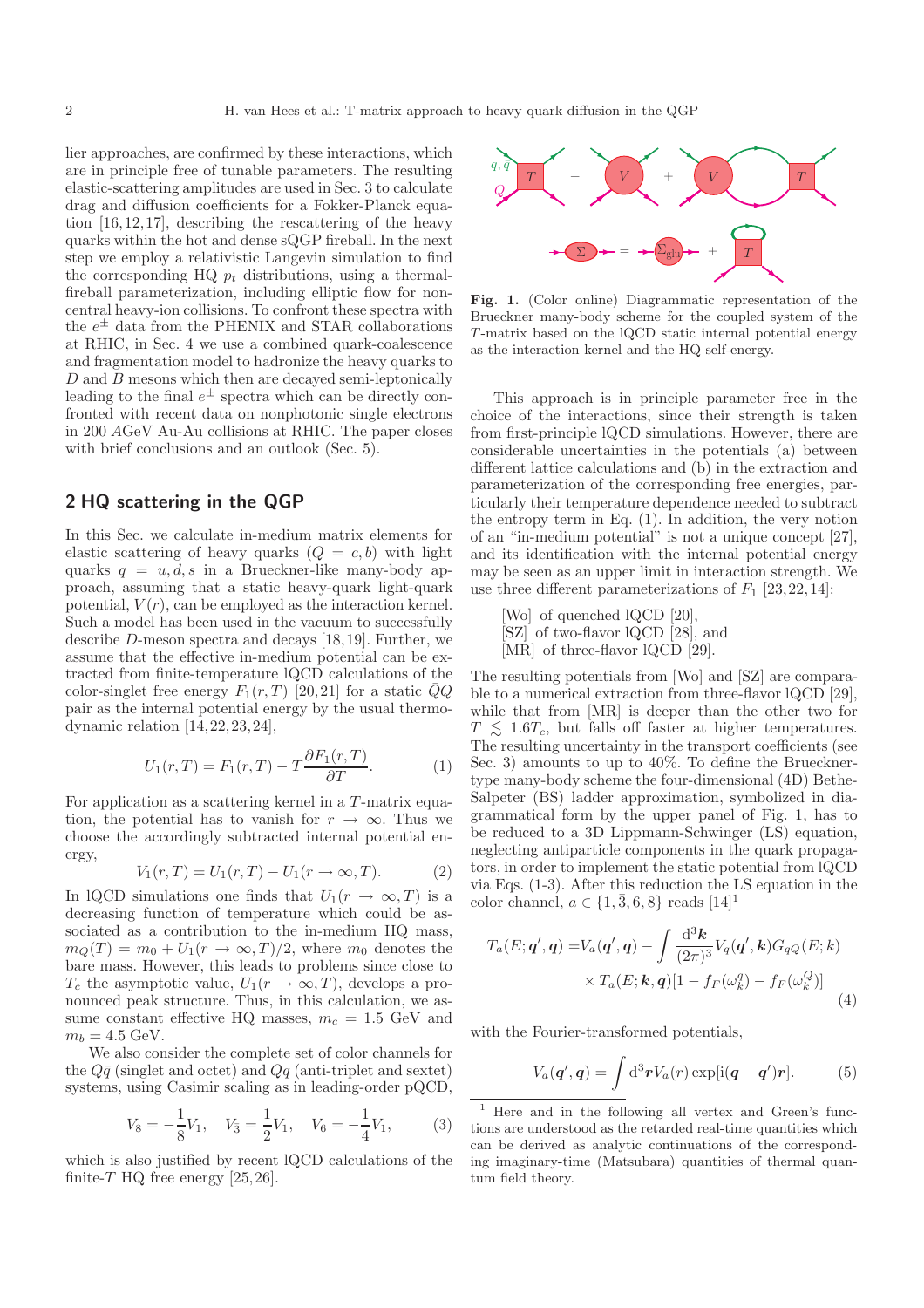Further,  $E$ ,  $q$  and  $q'$  denote the energy and incoming and outgoing momenta in the center-of-mass (CM) frame, respectively.

$$
f_F = \frac{1}{\exp(\omega/T) + 1} \tag{6}
$$

is the Fermi-Dirac distribution. The quark-dispersion relations are determined in quasi-particle approximation by

$$
\omega_k^{q,Q} = \sqrt{k^2 + m_{q,Q}^2},\tag{7}
$$

where for simplification we do not solve the fully self-consistent scheme in Fig. [1](#page-1-2) but use a fixed mass of  $m_q =$ 0.25 GeV,  $m_c = 1.5$  GeV, and  $m_b = 4.5$  GeV for the light, charm, and bottom quarks, respectively. Finally, the two-particle- $qQ$  propagator in [\(4\)](#page-1-5) is given in terms of the Thompson-reduction scheme [\[30\]](#page-6-30)

$$
G_{qQ}(E;k) = \frac{1}{4} \frac{1}{E - (\omega_k^q + i\Sigma_I^q) - (\omega_k^Q + i\Sigma_I^Q)}
$$
(8)

with a quasi-particle width for both light and heavy quarks of  $-2\Sigma_I^{q,Q} = 0.2 \text{ GeV}.$ 

The solution of the LS equation [\(4\)](#page-1-5) is simplified by using a partial-wave expansion of the potential and  $T$ matrix,

$$
V_a(\boldsymbol{q}', \boldsymbol{q}) = 4\pi \sum_l (2l+1) V_{a,l}(q',q) P_l[\cos \angle(\boldsymbol{q}, \boldsymbol{q}')] ,
$$
  

$$
T_a(E; \boldsymbol{q}', \boldsymbol{q}) = 4\pi \sum_l (2l+1) T_{a,l}(E; q',q) P_l[\cos \angle(\boldsymbol{q}, \boldsymbol{q}')] ,
$$
  
(9)

which leads to the 1D LS equations,

$$
T_{a,l}(E;q',q) = V_{a,l}(q',q) + \frac{2}{\pi} \int \mathrm{d}k k^2 V_{a,l}(q',k) G_{Qq}(E;k)
$$

$$
\times T_{a,l}(E;k,q)[1 - f_F(\omega_k^Q) - f_F(\omega_k^q)],
$$
(10)

for the partial-wave components,  $T_{a,l}$ , of the T-matrix, which are solved numerically with the matrix-inversion algorithm of Haftel and Tabakin [\[31\]](#page-6-31). We restrict ourselves to S  $(l = 0)$  and P  $(l = 1)$  waves. As can be seen from Fig. [2,](#page-2-1) in the dominating attractive color-singlet  $Q\bar{q}$  and color-antitriplet  $Qq$  channels, close to the critical temperature,  $T_c \simeq 180$  MeV, resonance states above the threshold,  $E_{\text{thr}} = m_Q + m_q$  are formed, similar as conjectured in [\[12,](#page-6-11) [13\]](#page-6-12). However, in this full in-medium scheme the resonances melt at higher temperatures  $T \gtrsim 1.7T_c$  and  $T \gtrsim 1.4T_c$ , respectively. As we shall see in the next section, contrary to the expectation from perturbative calculations, using the [Wo] parameterization of the potential, this leads even to decreasing transport coefficients with increasing temperature, i.e., the decreasing interaction strength of the potential overcompensates the higher density of the medium.

The HQ self-energy, diagrammatically represented by the lower panel of Fig. [1,](#page-1-2) is then given by

$$
\Sigma_a^Q(\omega, p) = \frac{d_{\rm SI} d_a}{6} \int \frac{k^2 \, \mathrm{d}k \, \mathrm{d}x}{4\pi^2} \left[ f_F(\omega_k) + f_B(\omega + \omega_k) \right] \tag{11}
$$
\n
$$
\times T_a(E; p, k),
$$



<span id="page-2-1"></span>Fig. 2. (Color online) Imaginary part of the S-wave in-medium  $T$  matrix for  $c\bar{q}$  and  $c\bar{q}$  scattering in the color-singlet and antitriplet channels based on the parameterization of the lQCD potential energy by [Wo].



<span id="page-2-2"></span>Fig. 3. (Color online) Real and imaginary parts of the c-quark self-energy as a function of three-momentum at different temperatures.

where  $d_{\text{SI}} = 4(2l + 1)N_f$  denotes the spin-isospin degeneracy of the light quarks (which is already implicitly assumed in the light-heavy quark interaction of our approach, which is in line with the free D-meson spectrum [\[32\]](#page-6-32)) in the  $l^{\text{th}}$  partial wave and  $d_a$  the color degeneracy in the corresponding channel. Here we assume an effective number of light-quark flavors,  $N_f = 2.5$ , to account for the smaller strange-quark density. For the charm quarks, cf. Fig. [3](#page-2-2) the calculation leads to an in-medium width of  $\Gamma_c = -2 \,\mathrm{Im}\, \Sigma_c \simeq 200 \,\mathrm{MeV}$ , which justifies our simplifying assumption in the T-matrix calculation above.

#### <span id="page-2-0"></span>3 HQ transport in the QGP

<span id="page-2-3"></span>To evaluate the motion of the heavy quarks in the hot and dense fireball, consisting of light quarks and gluons, we employ a Langevin simulation of the Fokker-Planck equation,

$$
\frac{\partial f_Q}{\partial t} = \frac{\partial}{\partial p_i} (p_i \gamma f_Q) + \frac{\partial^2}{p_i p_j} (B_{ij} f_Q). \tag{12}
$$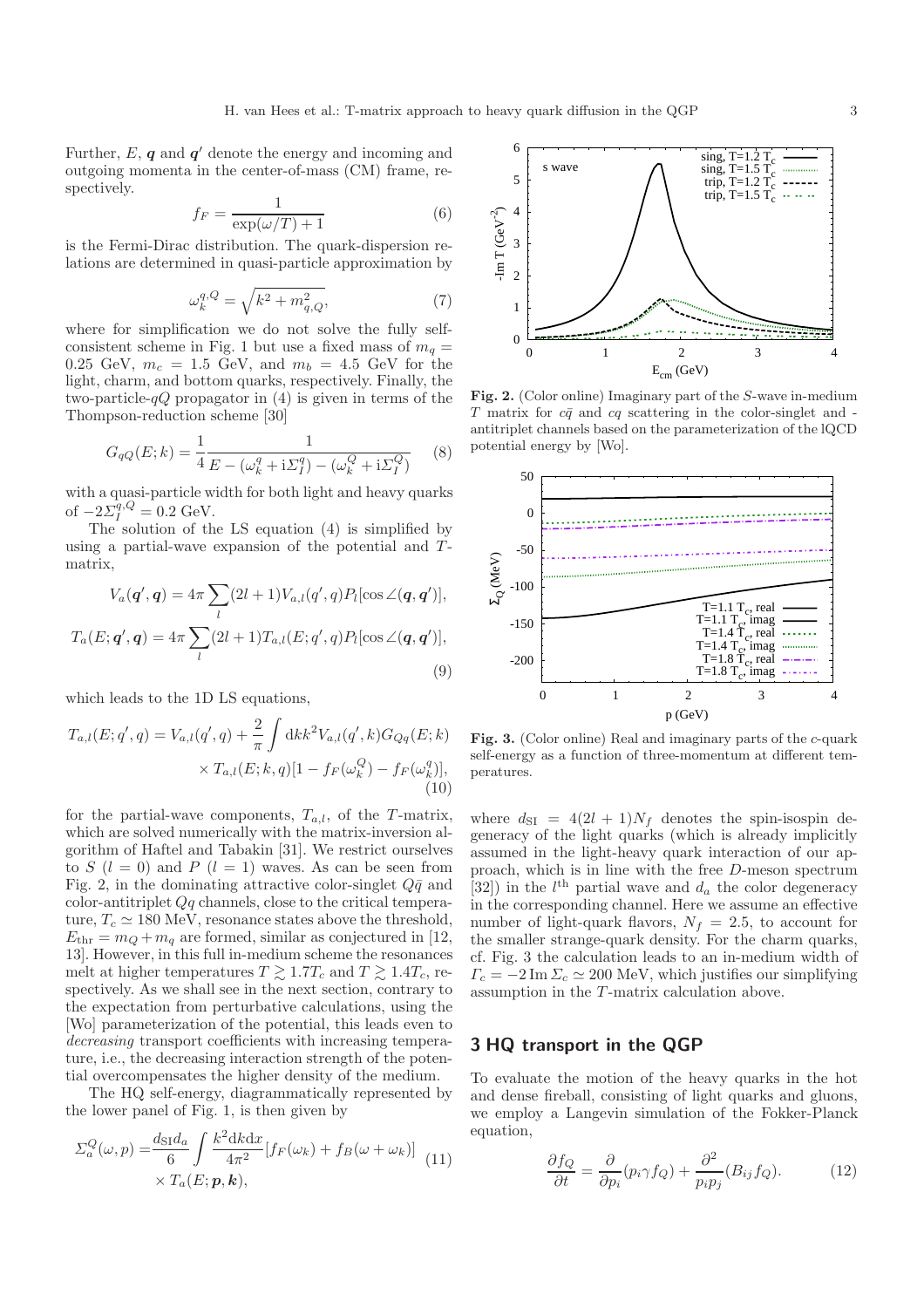<span id="page-3-2"></span>The drag or friction coefficient,  $\gamma$ , and diffusion coefficients,

$$
B_{ij} = B_0 \frac{p_i p_j}{p^2} + B_1 \left( 1 - \frac{p_i p_j}{p^2} \right), \tag{13}
$$

are calculated from the invariant scattering-matrix elements [\[16\]](#page-6-15). Taking into account elastic scattering of the heavy quark with a light quark or antiquark the latter given in terms of the above calculated  $T$ -matrix by

$$
\sum |\mathcal{M}|^2 = \frac{64\pi}{s^2} (s - m_q^2 + m_Q^2)^2 (s - m_Q^2 + m_q^2)^2
$$
  
 
$$
\times N_f \sum_a d_a (|T_{a,l=0}(s)|^2 + 3|T_{a,l=1}(s) \cos(\theta_{\rm cm})|^2). \tag{14}
$$

We define the averaging operator

$$
\langle X(\mathbf{p}) \rangle = \frac{1}{2E_p} \int \frac{\mathrm{d}^3 \mathbf{q}}{(2\pi)^3 2E_q} \int \frac{\mathrm{d}^3 \mathbf{q}'}{(2\pi)^3 2E_{q'}} \int \frac{\mathrm{d}^3 \mathbf{p}'}{(2\pi)^3 2E_{p'}} \frac{1}{\gamma_c} \sum |\mathcal{M}|^2 \qquad (15)
$$
  

$$
(2\pi)^4 \delta^{(4)}(p+q-p'-q') f_q(\mathbf{q}) X(\mathbf{p}'),
$$

for a heavy-quark observable,  $X$ , over the elastic scatterings per unit time of the heavy quark with momentum  $p$ with a light quark of momentum  $q$ , changing their momenta to  $p'$  and  $q'$ . Here,  $f_q$  is the (thermal) distribution of the light quarks in the medium. Then we can calculate the transport coefficients as

$$
\gamma(|p|) = \langle 1 \rangle - \frac{\langle p \cdot p' \rangle}{p^2},\tag{16}
$$

$$
B_0(|\mathbf{p}|) = \frac{1}{4} \left[ \langle \mathbf{p}'^2 \rangle - \frac{\langle (\mathbf{p} \cdot \mathbf{p}')^2 \rangle}{\mathbf{p}^2} \right],
$$
 (17)

$$
B_1(|p|) = \frac{1}{2} \left[ \frac{\langle (\boldsymbol{p} \cdot \boldsymbol{p}')^2 \rangle}{p^2} - 2 \langle \boldsymbol{p}' \cdot \boldsymbol{p} \rangle + \boldsymbol{p}^2 \langle 1 \rangle \right]. \tag{18}
$$

However, it turns out that, in order to guarantee the proper equilibrium limit of the heavy quarks with the medium, we have to enforce Einstein's fluctuation-dissipation relation for the longitudinal diffusion coefficient, which is used here in its relativistic form [\[17,](#page-6-16)[13\]](#page-6-12),

<span id="page-3-5"></span>
$$
B_1 = ET\gamma. \tag{19}
$$

The nonperturbative HQ light-quark scattering-matrix elements are supplemented by the corresponding perturbative elastic HQ gluon-scattering ones [\[33\]](#page-6-33). The t-channel singularity is regulated by a gluon-Debye screening mass of  $m_g = gT$  with a strong coupling constant  $g = \sqrt{4\pi\alpha_s}$ , using  $\alpha_s = 0.4$ . As shown in Fig. [4,](#page-3-0) close to  $T_c$  the equilibration times of  $\tau_{\text{eq}} = 1/\gamma \simeq 7 \text{ fm}/c$  for charm quarks are a factor of  $\sim$  4 smaller than the values from a corresponding pQCD calculation, reminiscent to the results based on the model, assuming the survival of D-meson like resonance states above  $T_c$  [\[12,](#page-6-11)[13\]](#page-6-12). In contrast to this and other calculations of the HQ transport coefficients, here the drag coefficients decrease with increasing temperature



<span id="page-3-0"></span>Fig. 4. (Color online) The drag coefficient,  $\gamma$ , as a function of HQ momentum, calculated via [\(16\)](#page-3-1) with scattering-matrix elements from the non-perturbative T-matrix calculation (using the parameterization of the lQCD internal potential energies by [Wo]) compared to a LO perturbative calculation based on matrix elements from [\[33\]](#page-6-33).

because of the "melting" of the dynamically generated resonances at increasing temperatures due to the diminishing interaction strength from the lQCD potentials.

<span id="page-3-1"></span>To solve the Fokker-Planck equation [\(12\)](#page-2-3) under conditions of the sQGP medium produced in heavy-ion collisions, we use an isentropically expanding thermal fireball model, assuming an ideal-gas equation of state of  $N_f = 2.5$ effective massless light-quark flavors and gluons. The total entropy is fixed by particle multiplicities at chemical freeze-out which we assume to occur at the critical temperature,  $T_c = 180$  MeV. For semi-central collisions the fireball is chosen to be of elliptic-cylindrical shape with isobars given by confocal ellipses with a perpendicular radial-flow field, scaling linearly with the distance from the center as seen in hydrodynamic calculations [\[34\]](#page-7-0) to which also the (average) radial flow velocity and ellipticity,  $v_2$ , is fixed. To compare to "minimum-bias" data on  $e^{\pm}$  spectra in 200 AGeV Au-Au reactions at RHIC we simulate collisions with an impact parameter of  $b = 7$  fm, implying an initial spatial eccentricity of about 0.6. Using a QGP-formation time of 0.33 fm/c leads to an initial temperature of 340 MeV. The evolution stops after the fireball has undergone a mixed QGP-hadronic phase after about 5  $\text{fm}/c$ , at which the radial velocity of the fireball has reached a radial velocity of about  $v_{\perp} = 0.5c$  at the surface and an ellipticity of  $v_2 = 5.5\%$ .

Given this description of the medium, [\(12\)](#page-2-3) is solved with help of an equivalent relativistic Langevin simulation which is defined by the stochastic equation of motion for a heavy quark at position,  $x$ , and momentum  $p$ :

$$
\delta \boldsymbol{x} = \frac{p}{E} \delta t, \quad \delta \boldsymbol{p} = -\gamma(t, \boldsymbol{p}) \boldsymbol{p} \delta t + \delta \boldsymbol{W}(t, \boldsymbol{p} + \delta \boldsymbol{p}), \quad (20)
$$

where  $\delta W$  is a stochastic force distributed normally,

<span id="page-3-4"></span><span id="page-3-3"></span>
$$
P(\delta W) \propto \exp\left[-\frac{(B^{-1})_{jk}\delta W^j \delta W^k}{4\delta t}\right],\tag{21}
$$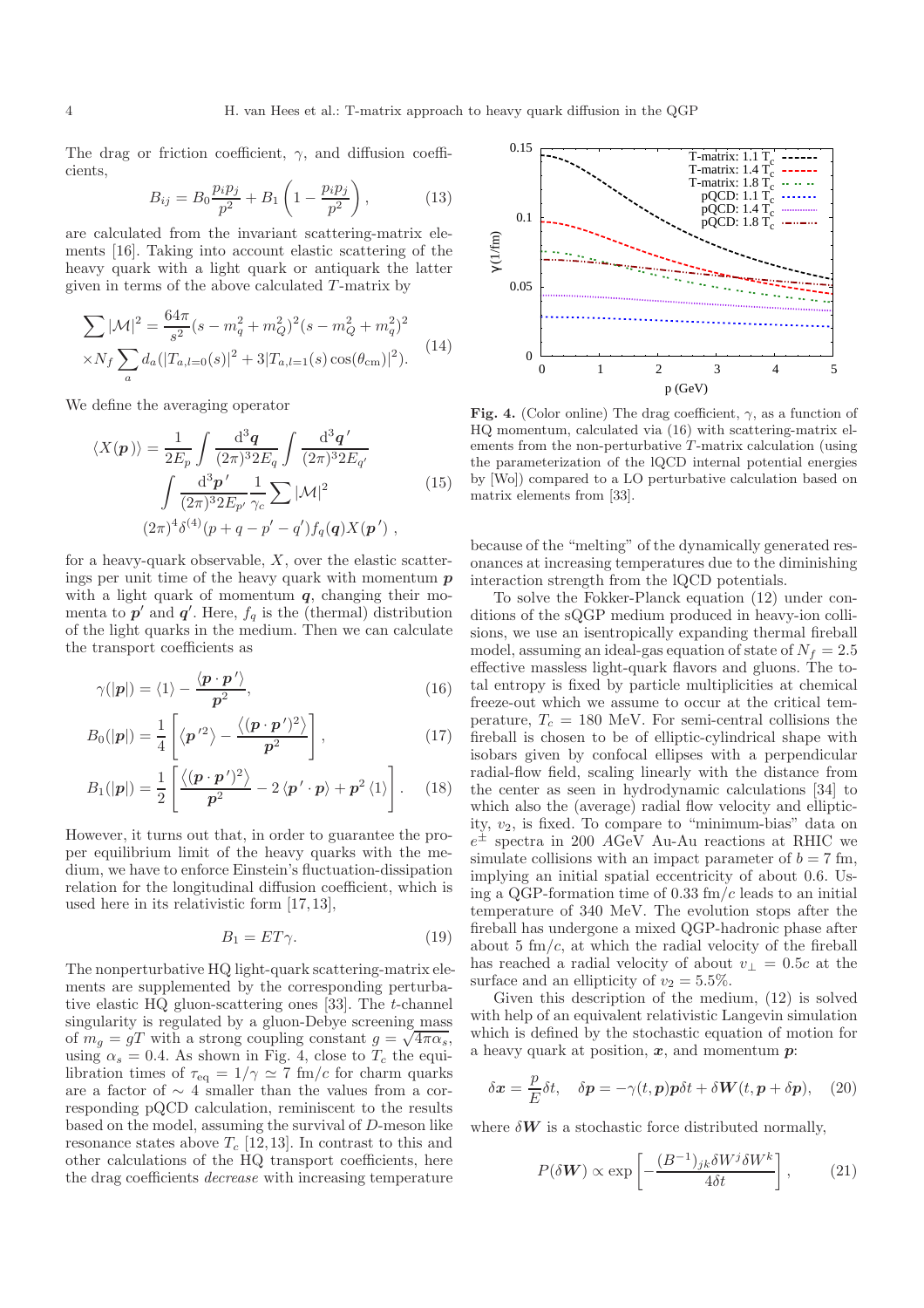

<span id="page-4-0"></span>Fig. 5. (Color Online) Nuclear modification factor,  $R_{AA}$ , for central (upper panel) and elliptic flow,  $v_2$ , for semicentral (lower panel) 200 AGeV Au-Au collisions for charm quarks from the Langevin simulation, using the T-matrix results for the transport coefficients employing the parameterizations [Wo] and [SZ] for the lQCD potentials, compared to a calculation based on pQCD and the resonance-model interactions in [\[13\]](#page-6-12)

 $B^{-1}$  denoting the inverse of the diffusion-coefficient matrix  $(13)$ . Note that in  $(20)$  and  $(21)$  the diffusion coefficients are to be evaluated at the updated momenta  $p +$  $\delta p$ . This Hänggi-Klimontovich realization of the stochastic process together with the dissipation-fluctuation relation [\(19\)](#page-3-5) ensures the correct equilibrium limit in the longtime regime  $t \gg 1/\gamma$  [\[35\]](#page-7-1). After evaluation of the time step [\(20\)](#page-3-3) the resulting momenta are Lorentz boosted to the laboratory frame.

The initial condition for [\(20\)](#page-3-3) is given by the phasespace distribution of the heavy quarks. The spatial distribution is determined with a Glauber model for heavyquark production. The initial  $p_t$  spectrum is determined from data on p-p and d-Au collisions at RHIC as follows. The c-quark spectra are taken from a modified PYTHIA calculation to fit D and  $D^*$  spectra in d-Au collisions [\[36\]](#page-7-2), assuming  $\delta$ -function fragmentation. After decaying this spectrum to single  $e^{\pm}$  they saturate corresponding data from p-p- and d-Au [\[6,](#page-6-5)[37\]](#page-7-3) collisions up to  $p_t \simeq 3.5$  GeV. The missing yield at higher  $p_t$  is assumed to be filled with the corresponding contributions from  $B$  mesons, leading to a cross-section ratio of  $\sigma_{b\bar{b}}/\sigma_{c\bar{c}} \simeq 5\cdot 10^{-3}$  and a crossing of the c- and b-decay electron spectra at  $p_t \simeq 5$  GeV.



<span id="page-4-1"></span>Fig. 6. (Color online) The same as Fig. [5](#page-4-0) but for bottom quarks

In Figs. [5](#page-4-0) and [6](#page-4-1) we show the nuclear modification factor,  $R_{AA}$ , defined by  $R_{AA} = P_Q(t_{fin}, p_t)/P_Q(0, p_t)$  (where  $t_{fin}$  denotes the time at the end of the mixed QGP-hadronic phase) in central and the elliptic flow,

$$
v_2 = \langle (p_x^2 - p_y^2)/p_t^2 \rangle, \qquad (22)
$$

in semicentral 200 AGeV Au-Au collisions. We compare the results from the T-matrix model with the parameterizations by [Wo] and [SZ] of the lQCD potentials with the those using pQCD or the resonance-model interactions of Ref. [\[13\]](#page-6-12). While for charm quarks for the [Wo] potential the result for  $R_{AA}$  is comparable to the upper end of the uncertainty band of the resonance-model calculation, the  $v_2$  is slightly enhanced at low  $p_t$ . The reason for this behavior is the decrease of the transport coefficients with increasing T: While the suppression of the  $p_t$  spectra at high  $p_t$  is due to the evolution along the whole history of the fireball, leading to comparable effects at the end of the mixed phase, the anisotropic flow is mostly developed at the later stages and thus can be transferred to the heavy quarks at the end of the evolution efficiently, when the drag coefficient becomes larger due to the dynamical formation of the resonance states. The T-matrix result with the somewhat less attractive [SZ] potential leads to the usual ordering of the coefficients (increasing with increasing temperature) and thus shows weaker effects for both the  $R_{AA}$  and  $v_2$  than the result of the resonance model. For  $b$  quarks the  $T$ -matrix calculations yield larger medium modifications of the  $p_t$  spectra than the resonance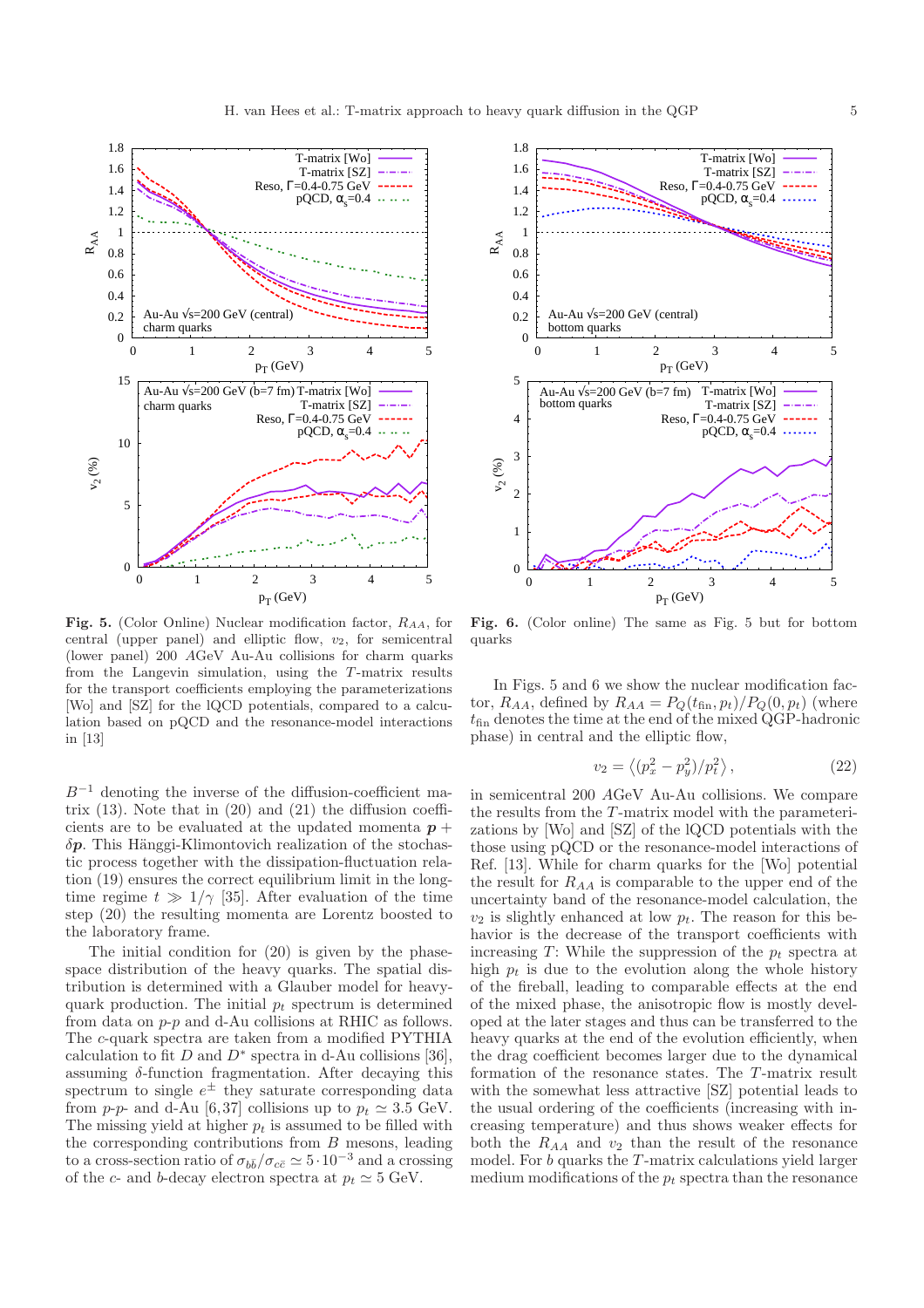model which is due to the mass effect, leading to stronger binding effects for the resonances in the T-matrix calculation. As to be expected, the effects of pQCD-based transport coefficients on the HQ spectra for both charm and bottom quarks is much weaker than the non-perturbative ones via the resonance-scattering mechanism.

#### <span id="page-5-0"></span>4 Single-electron observables at RHIC

The last step toward a comparison of the above described model for HQ diffusion in the QGP with the single-electron  $p_t$  data from RHIC is the hadronization of the HQ spectra to D- and B-mesons and their subsequent semileptonic decay to  $e^{\pm}$ . Here we use the quark-coalescence model described in [\[38,](#page-7-4)[39\]](#page-7-5). In the recent years, the coalescence of quarks in the hot and dense medium created in heavy-ion collisions has been shown to provide a successful hadronization mechanism to explain phenomena such as the scaling of hadronic elliptic-flow parameters,  $v_2$  with the number of constituent quarks,  $v_{2,h}(p_t) = n_h v_{2,q}(p_t/n_h)$ , where  $n_h = 2(3)$  for mesons (hadrons) denotes the number of constituent quarks contained in the hadron,  $h$ , and the large  $p/\pi$  ratio in Au-Au compared to p-p collisions [\[38,](#page-7-4) [40,](#page-7-6)[41\]](#page-7-7). Quark coalescence is most efficient in the low- $p_t$ regime where most  $c$  and  $b$  quarks combine into  $D$  and  $B$ mesons, respectively. To conserve the total HQ number, we assume that the remaining heavy quarks hadronize via (δ-function) fragmentation.

As shown in Fig. [7](#page-5-1) the Langevin simulation of the HQ diffusion based on transport coefficients from the lQCD static potentials, followed by the combined quark-coalescence fragmentation description of hadronization to D and B mesons and their subsequent semileptonic decay, successfully accounts simultaneously for both the nuclear modification factor,  $R_{AA}$ , and the elliptic flow,  $v_2$ , of single electrons in 200 AGeV Au-Au collisions [\[8,](#page-6-7)[7\]](#page-6-6) at RHIC. The uncertainty due to the two different parameterizations of the potentials by [Wo] and [SZ] is not so large. However, the deviations from other parameterizations are bigger and will be demonstrated elsewhere [\[42\]](#page-7-8). The effects from the "momentum kick" of the light quarks in quark coalescence, an enhancement of both,  $R_{AA}$  and  $v_2$ , is important for the quite good agreement of both observables with the data. As can be seen from the lower panel in Fig. [7,](#page-5-1) within our model the effects from the mixing of the B-meson decay contribution to the  $e^{\pm}$  spectra becomes visible in the region of  $p_t \simeq 2.5$ -3 GeV. A closer inspection of the time evolution of the  $p_t$  spectra shows that the suppression of high- $p_t$  heavy quarks occurs mostly in the beginning of the time evolution, while the  $v_2$  is built up later at temperatures close to  $T_c$  which is to be expected since the  $v_2$  of the bulk medium is fully developed at later stages only. This effect is also pronounced for the [Wo] parameterization of the HQ potential since in this case due to resonance formation the transport coefficients become largest close to  $T_c$ .



<span id="page-5-1"></span>Fig. 7. (Color online) Upper panel: single-electron spectra from the T-matrix calculation of HQ diffusion in the QGP based on the [Wo] (solid line) and the [SZ] (dash-double-dotted line) parameterizations of the lQCD static HQ potential in comparison to data from the PHENIX [\[7\]](#page-6-6) and STAR [\[7\]](#page-6-6) collaborations in 200 AGeV Au-Au collisions at RHIC. The dashed line shows the result when only  $\delta$ -function fragmentation is considered for hadronization. Lower panel:  $R_{AA}$  and  $v_2$ , as in the upper panel for the [Wo] parameterization for the electrons from  $D$  (dashed line) and  $B$  mesons (dash-dotted line) separately.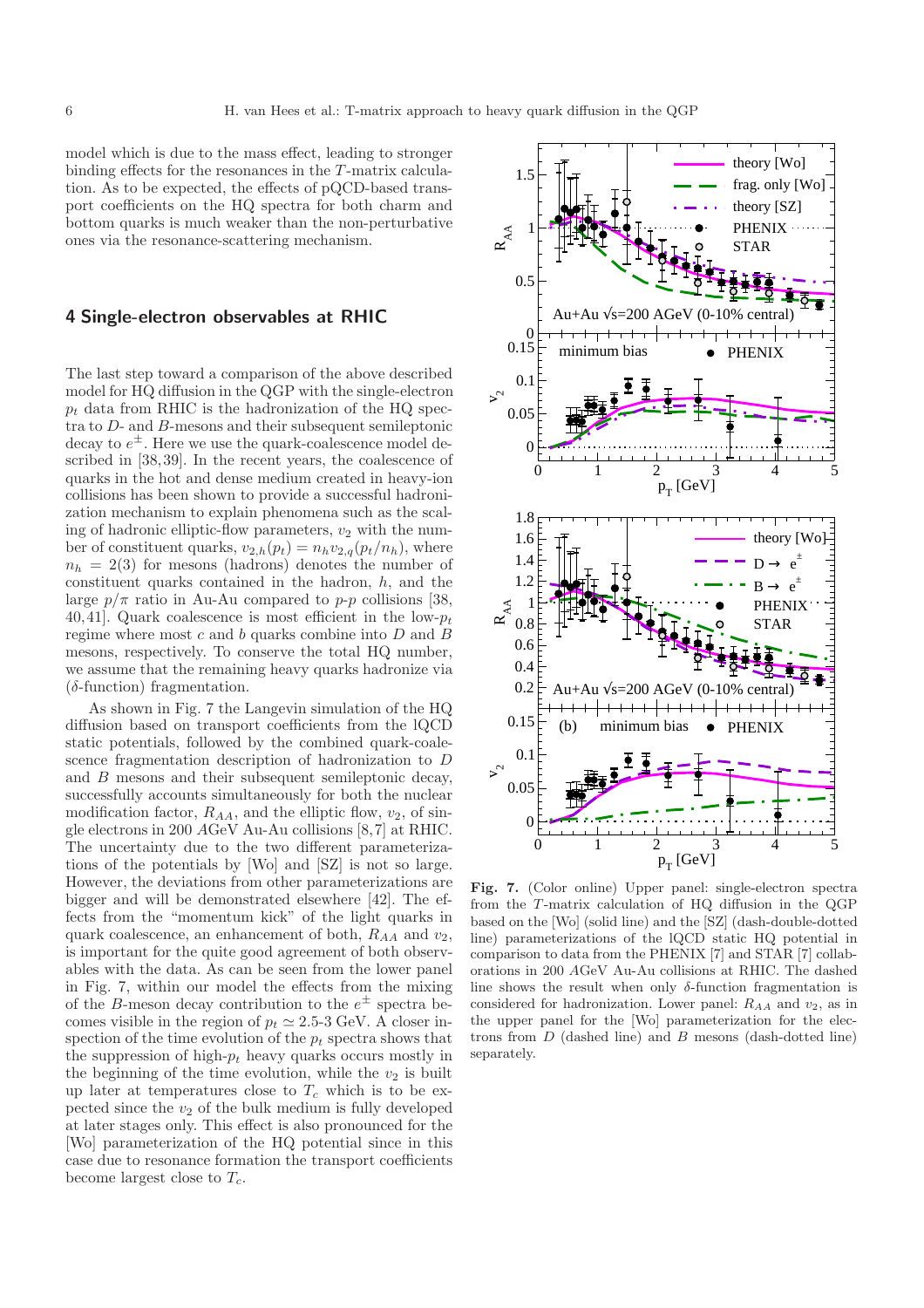#### <span id="page-6-17"></span>5 Conclusions and outlook

We have used static potentials from finite-temperature lQCD calculations within a Brueckner-type many-body calculation, complemented by pQCD HQ-gluon elasticscattering matrix elements, to assess drag and diffusion coefficients for c and b quarks in the QGP in a principally parameter free approach, which, however, is plagued with large uncertainties in the determination of the relevant potential from lattice data. The diffusion of heavy quarks in the QGP is calculated with a Langevin simulation. The medium is parameterized as an expanding thermal fireball (including anisotropic flow for semicentral heavy-ion collisions) with an equation of state of a massless gas of gluons and  $N_f = 2.5$  light-quark flavors. To confront this model with data on non-photonic single electrons in 200 AGeV Au-Au collisions at RHIC, we have used a combined coalescence-fragmentation model to hadronize the heavy quarks to  $D$  and  $B$  mesons which subsequently decay semi-leptonically. The resulting  $p_t$  spectra agree with recent data on the nuclear modification factor,  $R_{AA}$  and elliptic flow,  $v_2$  quite well.

In a schematic estimate from the evaluated drag and diffusion coefficients leading to these results, based on kinetic theory using either pQCD for a weakly coupled plasma [\[43,](#page-7-9)[44\]](#page-7-10) or the strong-coupling limit applying AdS/CFT correspondence [\[45,](#page-7-11)[46\]](#page-7-12), we find values for the space-diffusion coefficient  $2\pi TD_s = 4$ -6 and a viscosity to entropydensity ratio of  $\eta/s = 2.5/(4\pi)$  (to be compared to the conjectured AdS/CFT bound  $(\eta/s)_{\text{min}} = 1/(4\pi)$ , indicating a strongly coupled (liquid like) quark-gluon plasma close to the phase transition [\[47\]](#page-7-13).

In future works detailed studies of the uncertainties in the potential approach is necessary, in particular about the question whether a static-potential approach is justified and which in-medium potential (i.e., free or internal potential energy or combinations thereof) should be used to describe the interactions of heavy quarks within the sQGP. First steps in this direction have been made in [\[27\]](#page-6-27) in an effective-field theory approach for non-relativistic inmedium QCD-bound states. Also an inclusion of inelastic processes like gluon bremsstrahlung which should become effective at higher  $p_t$  is mandatory for a complete picture of the in-medium behavior of heavy quarks [\[48\]](#page-7-14).

Another step, which is quite natural, given that within our model the underlying microscopic effect of the strong coupling of the heavy quarks to the medium is the formation of resonance states close to  $T_c$ , is to substitute the quark-coalescence model with a transport-model based resonance-recombination model for hadronization in the QGP [\[49\]](#page-7-15) which obeys the conservation laws for energy and momentum as well as the second law of thermodynamics. This model shares with quark-coalescence hadronization the phenomenologically successful feature of the scaling of  $v_2$  with the hadrons' number of constituent quarks. Additionally it leads to scaling with the transverse kinetic energy well, provided the parton distribution and flow is calculated with a dynamically consistent scheme as the Langevin simulation discussed in the present paper [\[50\]](#page-7-16).

This work has been supported by the U.S. National Science foundation under CAREER grant PHY-0449489 (HvH,RR), and by the Ministerio de Educación y Ciencia under grant AYA 2005-08013-C03-02 (MM).

#### <span id="page-6-0"></span>References

- 1. F. Karsch, J. Phys. G 34, S627 (2007)
- <span id="page-6-2"></span><span id="page-6-1"></span>2. I. Arsene et al. (BRAHMS Collaboration), Nucl. Phys. A 757, 1 (2005)
- 3. B. B. Back et al. (PHOBOS Collaboration), Nucl. Phys. A 757, 28 (2005)
- <span id="page-6-3"></span>4. J. Adams et al. (STAR Collaboration), Nucl. Phys. A 757, 102 (2005)
- <span id="page-6-4"></span>5. K. Adcox et al. (PHENIX Collaboration), Nucl. Phys. A 757, 184 (2005)
- <span id="page-6-5"></span>6. S. S. Adler et al. (PHENIX), Phys. Rev. Lett. 96, 032301 (2006)
- <span id="page-6-6"></span>7. B. I. Abelev et al. (STAR Collaboration), Phys. Rev. Lett. 98, 192301 (2007)
- <span id="page-6-7"></span>8. A. Adare et al. (PHENIX Collaboration), Phys. Rev. Lett. 98, 172301 (2007)
- <span id="page-6-8"></span>9. N. Armesto, M. Cacciari, A. Dainese, C. A. Salgado, and U. A. Wiedemann, Phys. Lett. B 637, 362 (2006)
- <span id="page-6-9"></span>10. S. Wicks, W. Horowitz, M. Djordjevic, and M. Gyulassy, Nucl. Phys. A 784, 426 (2007)
- <span id="page-6-10"></span>11. S. Caron-Huot and G. D. Moore, Phys. Rev. Lett. 100, 052301 (2008)
- <span id="page-6-12"></span><span id="page-6-11"></span>12. H. van Hees and R. Rapp, Phys. Rev. C 71, 034907 (2005)
- <span id="page-6-13"></span>13. H. van Hees, V. Greco, and R. Rapp, Phys. Rev. C 73, 034913 (2006)
- 14. M. Mannarelli and R. Rapp, Phys. Rev. C 72, 064905 (2005)
- <span id="page-6-14"></span>15. H. van Hees, M. Mannarelli, V. Greco, and R. Rapp, Phys. Rev. Lett. 100, 192301 (2008)
- <span id="page-6-15"></span>16. B. Svetitsky, Phys. Rev. D 37, 2484 (1988)
- <span id="page-6-16"></span>17. G. D. Moore and D. Teaney, Phys. Rev. C 71, 064904 (2005)
- <span id="page-6-20"></span><span id="page-6-19"></span><span id="page-6-18"></span>18. S. Godfrey and N. Isgur, Phys. Rev. D D32, 189 (1985)
- 19. M. Avila, Phys. Rev. D 49, 309 (1994)
- 20. O. Kaczmarek, F. Karsch, P. Petreczky, and F. Zantow, Nucl. Phys. Proc. Suppl. 129, 560 (2004)
- <span id="page-6-21"></span>21. O. Kaczmarek and F. Zantow (2005), <arXiv:hep-lat/0506019>
- <span id="page-6-22"></span>22. E. V. Shuryak and I. Zahed, Phys. Rev. D 70, 054507 (2004)
- <span id="page-6-24"></span><span id="page-6-23"></span>23. C.-Y. Wong, Phys. Rev. C 72, 034906 (2005)
- 24. D. Cabrera and R. Rapp, Phys. Rev. D 76, 114506 (2007)
- <span id="page-6-26"></span><span id="page-6-25"></span>25. A. Nakamura and T. Saito, Phys. Lett. B 621, 171 (2005)
- 26. M. Döring, K. Hubner, O. Kaczmarek, and F. Karsch, Phys. Rev. D 75, 054504 (2007)
- <span id="page-6-27"></span>27. N. Brambilla, J. Ghiglieri, A. Vairo, and P. Petreczky, Phys. Rev. D 78 (2008)
- <span id="page-6-28"></span>28. O. Kaczmarek, S. Ejiri, F. Karsch, E. Laermann, and F. Zantow, Prog. Theor. Phys. Suppl. 153, 287 (2004)
- <span id="page-6-29"></span>29. P. Petreczky and K. Petrov, Phys. Rev. D 70, 054503 (2004)
- <span id="page-6-31"></span><span id="page-6-30"></span>30. R. H. Thompson, Phys. Rev. D 1, 110 (1970)
- <span id="page-6-32"></span>31. M. I. Haftel and F. Tabakin, Nucl. Phys. A 158, 1 (1970)
- <span id="page-6-33"></span>32. K. Abe et al., Phys. Rev. D 69, 112002 (2004)
- 33. B. L. Combridge, Nucl. Phys. B 151, 429 (1979)